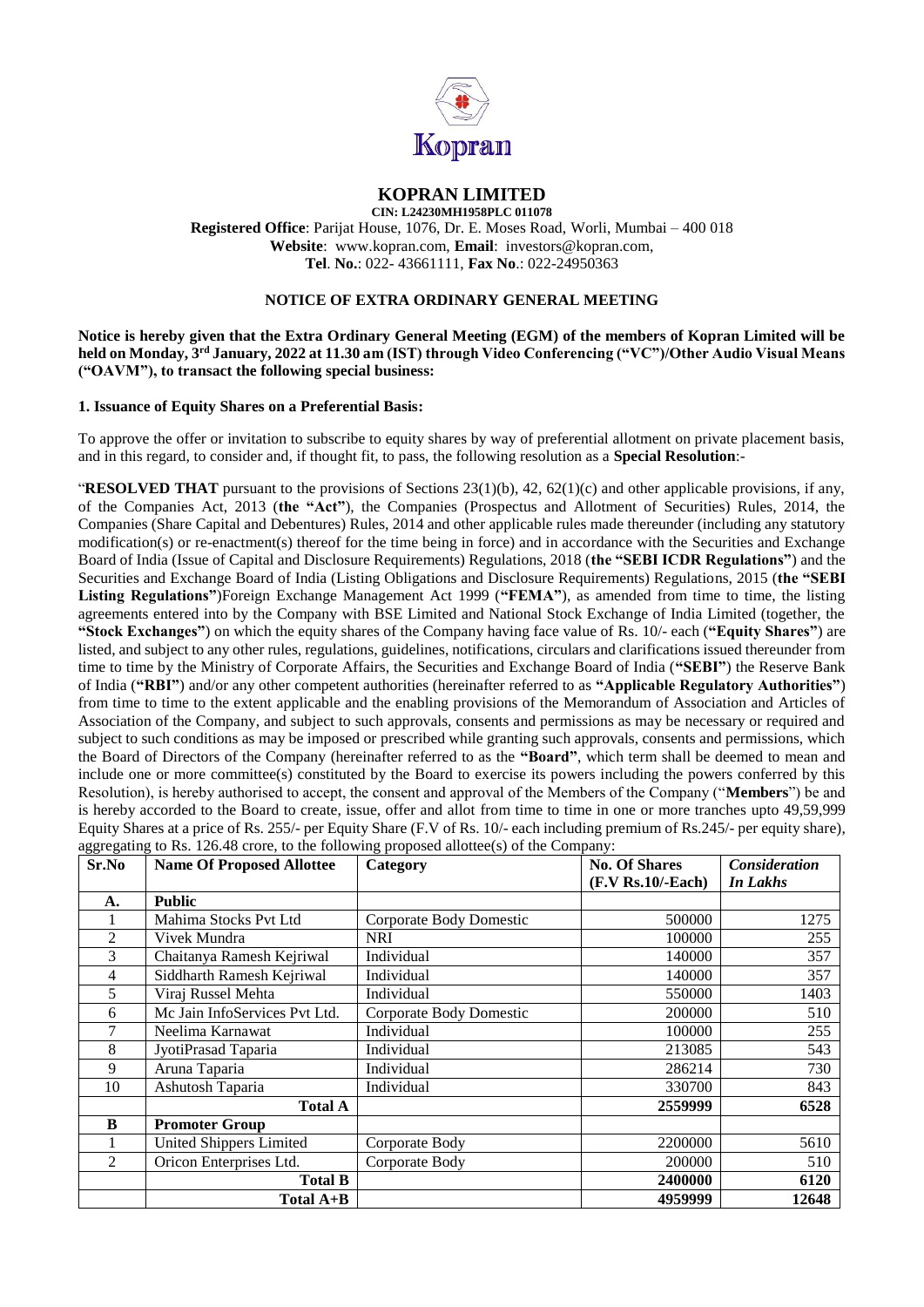for cash consideration on a preferential basis (**"Preferential Issue"**), and on such terms and conditions as may be determined by the Board in accordance with the SEBI ICDR Regulations and other applicable laws.

**RESOLVED FURTHER THAT** in terms of the provisions of Chapter V of the SEBI ICDR Regulations, the Relevant Date for determining the floor price for the Preferential Issue of the Equity Shares is  $3<sup>rd</sup>$  December, 2021, being the date 30 days prior to the date of this Extra Ordinary General Meeting (**"Relevant Date"**).

**RESOLVED FURTHER THAT** without prejudice to the generality of the above Resolution, the issue of the Equity Shares to Proposed Allottee(s) under the Preferential Issue shall be subject to the following terms and conditions apart from others as prescribed under applicable laws:

a) The Equity Shares to be issued and allotted shall be fully paid up and rank *pari passu* with the existing Equity Shares of the Company in all respects (including with respect to dividend and voting powers) from the date of allotment thereof, be subject to the requirements of all applicable laws and shall be subject to the provisions of the Memorandum of Association and Articles of Association of the Company.

b) The Equity Shares to be allotted shall be locked in for such period as specified in the provisions of Chapter V of the SEBI ICDR Regulations and will be listed on the Stock Exchanges subject to receipt of necessary regulatory permissions and approvals.

c) The Equity Shares shall be allotted in dematerialised form within a period of fifteen (15) days from the date of passing of the special resolution by the Members, provided that where the allotment of Equity Shares is subject to receipt of any approval or permission from Applicable Regulatory Authorities, the allotment shall be completed within a period of fifteen (15) days from the date of receipt of last of such approvals or permissions.

**RESOLVED FURTHER THAT** the Board be and is hereby authorized to decide, approve, vary, any modification(s) in the terms of issue of Equity Shares, subject to the provisions of the Act and the SEBI ICDR Regulations and expedient and to make an offer to the Allottee through private placement offer cum application letter (in Form PAS-4 as prescribed under the Companies Act, 2013), without being required to seek any further consent or approval of the Members.

**RESOLVED FURTHER THAT** for the purpose of giving effect to this Resolution, the Board be and is hereby authorised to do all such acts, deeds, matters and things as it may, in its absolute discretion, deem necessary, desirable or expedient, including without limitation, issuing clarifications, resolving all questions of doubt, effecting any modifications or changes to the foregoing (including modification to the terms of the issue), entering into contracts, arrangements, agreements, documents (including for appointment of agencies, intermediaries and advisors for the Preferential Issue) and to authorize all such persons as may be necessary, in connection therewith and incidental thereto as the Board in its absolute discretion shall deem fit without being required to seek any fresh approval of the Members and to settle all questions, difficulties or doubts that may arise in regard to the offer, issue and allotment of the Equity Shares and listing thereof with the Stock Exchanges as appropriate and utilisation of proceeds of the Preferential Issue, take all other steps which may be incidental, consequential, relevant or ancillary in this connection and to effect any modification to the foregoing and the decision of the Board shall be final and conclusive.

**RESOLVED FURTHER THAT** the Board be and is hereby authorized to delegate all or any of the powers herein conferred, as it may deem fit in its absolute direction, to any committee of the Board or any one or more Director(s)/Company Secretary/any Officer(s) of the Company to give effect to the aforesaid resolution."

**By order of the Board of Directors For Kopran Limited**

**Sunil Sodhani** Company Secretary & Compliance Officer FCS No: 3897

**Place:** Mumbai Date: 9<sup>th</sup> December 2021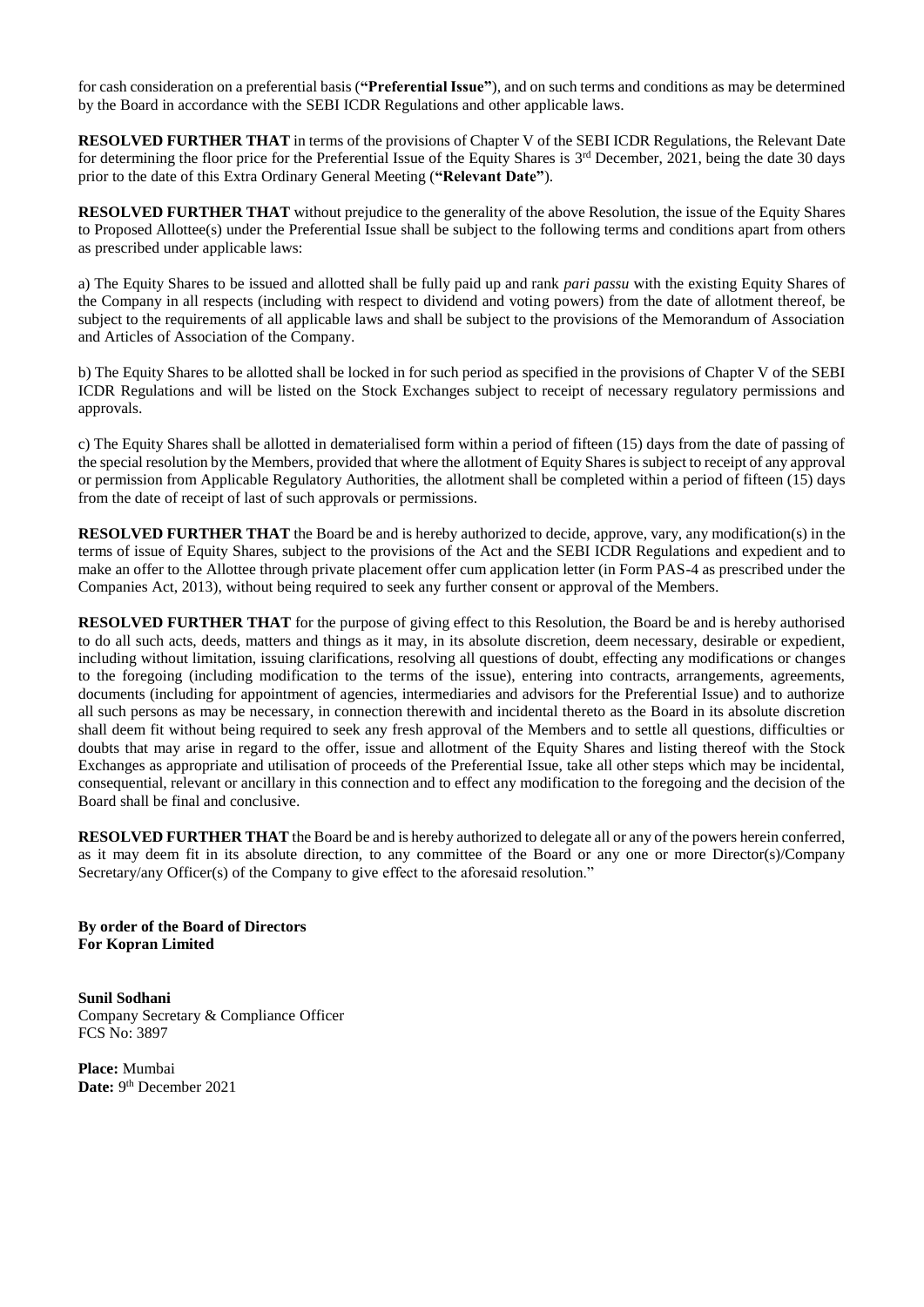#### **EXPLANATORY STATEMENT PURSUANT TO SECTION 102 OF THE COMPANIES ACT, 2013**

As required by Section 102 of the Companies Act, 2013 (**the "Act"**), the following Explanatory Statement sets out all material facts relating to the business mentioned under Item No.1 of the accompanying Notice dated 9<sup>th</sup> December,2021:

**Item No.1:** In accordance with Sections 23(1)(b), 42 and 62(1)(c) and other applicable provisions of the Companies Act, 2013 (**the "Act"**) and the Companies (Prospectus and Allotment of Securities) Rules, 2014, the Companies (Share Capital and Debentures) Rules, 2014 and other applicable rules made thereunder (including any statutory modification(s) or reenactment(s) thereof for the time being in force) and in accordance with the Securities and Exchange Board of India (Issue of Capital and Disclosure Requirements) Regulations, 2018 (**the "SEBI ICDR Regulations"**) and the Securities and Exchange Board of India (Listing Obligations and Disclosure Requirements) Regulations, 2015 (**the "Listing Regulations"**) Foreign Exchange Management Act 1999 (**"FEMA"**), as amended from time to time, approval of shareholders of the Company by way of special resolution is required to issue securities by way of private placement on a preferential basis to the following proposed allottee(s) of the Company:

| Sr.No          | <b>Name Of Proposed Allottee</b> | Category                | <b>No. Of Shares</b><br>$(F.V Rs.10/- Each)$ | <b>Consideration</b><br>In Lakhs |
|----------------|----------------------------------|-------------------------|----------------------------------------------|----------------------------------|
|                |                                  |                         |                                              |                                  |
| A.             | <b>Public</b>                    |                         |                                              |                                  |
| 1              | Mahima Stocks Pvt Ltd            | Corporate Body Domestic | 500000                                       | 1275                             |
| $\overline{2}$ | Vivek Mundra                     | <b>NRI</b>              | 100000                                       | 255                              |
| 3              | Chaitanya Ramesh Kejriwal        | Individual              | 140000                                       | 357                              |
| 4              | Siddharth Ramesh Kejriwal        | Individual              | 140000                                       | 357                              |
| 5              | Viraj Russel Mehta               | Individual              | 550000                                       | 1403                             |
| 6              | Mc Jain InfoServices Pvt Ltd.    | Corporate Body Domestic | 200000                                       | 510                              |
| 7              | Neelima Karnawat                 | Individual              | 100000                                       | 255                              |
| 8              | JyotiPrasad Taparia              | Individual              | 213085                                       | 543                              |
| 9              | Aruna Taparia                    | Individual              | 286214                                       | 730                              |
| 10             | Ashutosh Taparia                 | Individual              | 330700                                       | 843                              |
|                | <b>Total A</b>                   |                         | 2559999                                      | 6528                             |
| B              | <b>Promoter Group</b>            |                         |                                              |                                  |
|                | United Shippers Limited          | Corporate Body          | 2200000                                      | 5610                             |
| $\overline{2}$ | Oricon Enterprises Ltd.          | Corporate Body          | 200000                                       | 510                              |
|                | <b>Total B</b>                   |                         | 2400000                                      | 6120                             |
|                | Total $A+B$                      |                         | 4959999                                      | 12648                            |

The Company and its subsidiary plans to grow their business by expanding capacities through organic/inorganic routes. The Company and its subsidiary are developing new products to grow their product portfolio and also enhancing capacities through expansion/acquisition to meet their growth plans. The Capital raised by the Company shall be utilised to augment existing manufacturing capacities and to meet increasing working capital requirements owing to growth in business.

In accordance with the above plan, the Board, pursuant to its resolution dated 8<sup>th</sup> December, 2021 has approved the Preferential Issue to the proposed allottee(s) at a price of Rs. 255/- per Equity Share ("**Issue Price**") (F.V of Rs. 10/- each including premium of Rs.245/- per equity share), and consequently, recommends the resolution as set out above to be passed by the Members through a special resolution. The floor price for the issue of the shares on a preferential basis under the applicable provisions of the SEBI ICDR Regulations is Rs. 254.43 per Equity Share.

The Preferential Issue to its proposed allottee(s) was considered appropriate to minimise the dilution impact and for a successful and speedy execution of its long term strategic plan for the Company to participate in emerging opportunities in the Pharma sector.

The details in relation to the Preferential Issue as required under the SEBI ICDR Regulations and the Act read with the rules issued thereunder, are set forth below:

#### **i) Particulars of the Preferential Issue including date of passing of Board resolution**

The Board of Directors at its meeting held on 8<sup>th</sup> December, 2021 had, subject to the approval of the Members and such other approvals as may be required, approved the issuance of up to 49,59,999 Equity Shares at a price of Rs. 255/- per Equity Share, aggregating to Rs. 126.48 crore to proposed allottee(s), for cash consideration, on a preferential basis.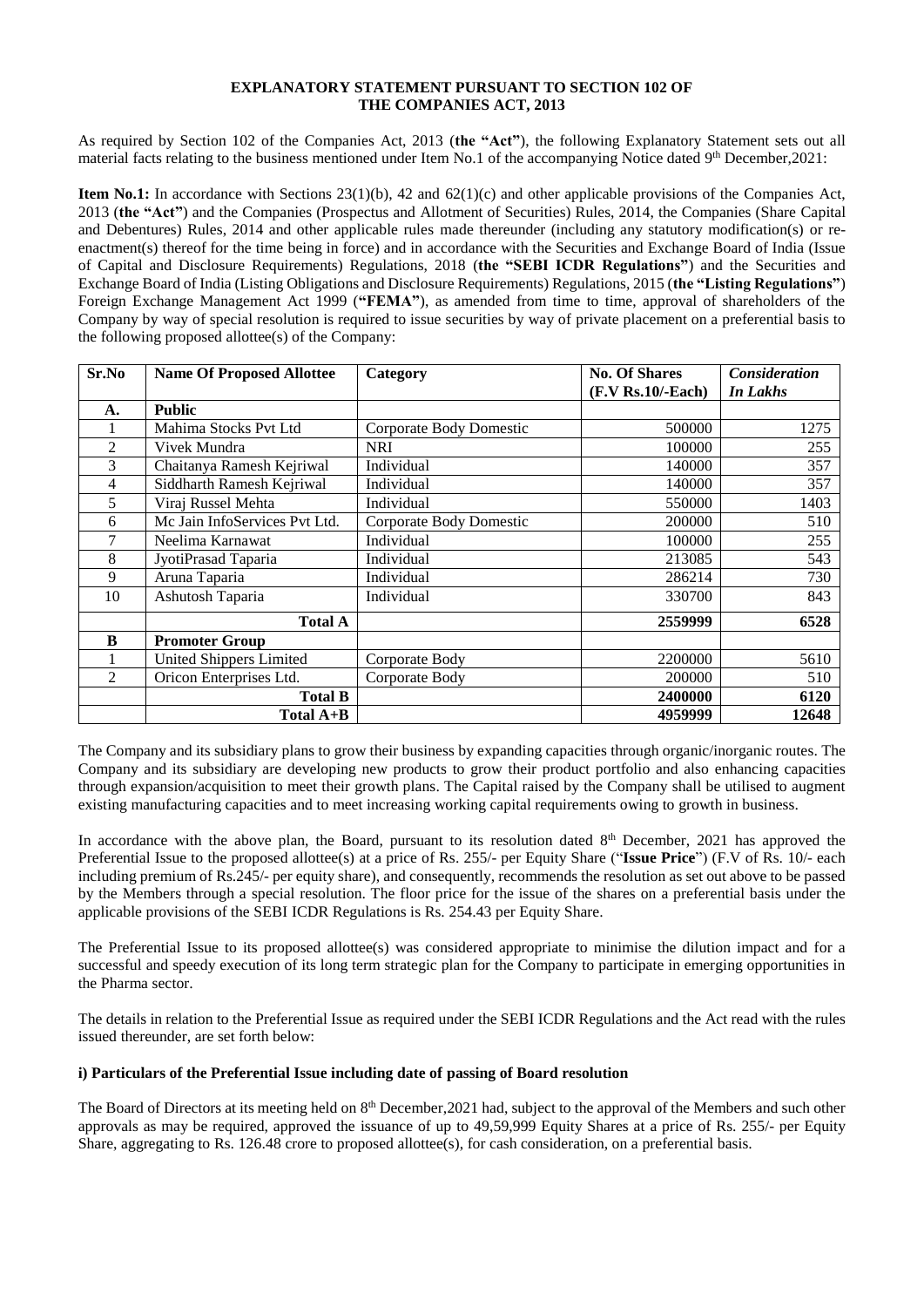## **ii) Kinds of securities offered and the price at which security is being offered**

Up to 49,59,999 Equity Shares of the Company, at a price of Rs. 255/- (F.V of Rs. 10/- each including premium of Rs.245/ per equity share) per Equity Share aggregating up to Rs. 126.48 crore, such price being not less than the minimum price as on the Relevant Date determined in accordance with the provisions of Chapter V of the SEBI ICDR Regulations.

## **iii) Objects of the Preferential Issue and aggregate amount proposed to be raised**

The Company proposes to raise an amount aggregating up to Rs. 126.48 crore through the Preferential Issue. The same will be utilised as under:

|   | <b>Particulars</b>                                                                  | Amount               |
|---|-------------------------------------------------------------------------------------|----------------------|
| A | <b>Investment in Kopran Research Laboratories Limited (Wholly owned Subsidiary)</b> | <b>100.48 Crores</b> |
|   | Capital Expenditure/Acquisition                                                     | 60.00 Crores         |
|   | Short Term & Long term working Capital                                              | 40.48 Crores         |
| B | Kopran Ltd.                                                                         | 26.00 Crores         |
|   | Capital Expenditure, Purchase of Plant, Machinery & Equipment                       | 6.00 Crores          |
|   | Short Term & Long term working Capital                                              | 20.00 Crores         |
|   | <b>TOTAL <math>A+B</math></b>                                                       | <b>126.48 Crores</b> |

## **iv) Relevant Date**

In terms of the provisions of Chapter V of the SEBI ICDR Regulations, relevant date for determining the floor price for the Preferential Issue is  $3<sup>rd</sup>$  December 2021, being the date 30 days prior to the date of this Extra Ordinary General Meeting (EGM).

## **v) Basis on which the price has been arrived at and justification for the price (including premium, if any)**

The Equity Shares of the Company are listed on BSE Limited (**"BSE"**) and National Stock Exchange of India Limited (**"NSE"**) (together referred to as the **"Stock Exchanges"**). The Equity Shares are frequently traded in terms of the SEBI ICDR Regulations and NSE, being the Stock Exchange with higher trading volumes for the said period, has been considered for determining the floor price in accordance with the SEBI ICDR Regulations.

In terms of the applicable provisions of the SEBI ICDR Regulations, the floor price at which the Equity Shares shall be issued is Rs. 254.43 per Equity Share, being higher of the following:

- **a)** Average of the weekly high and low of the volume weighted average price of the Equity Shares of the Company quoted on NSE, during the twenty-six (26) weeks preceding the Relevant Date, i.e. Rs. 218.64 per Equity Share; or
- **b)** Average of the weekly high and low of the volume weighted average price of the Equity Shares of the Company quoted on NSE, during the two (2) weeks preceding the Relevant Date i.e. Rs. 254.43 per Equity Share.

The pricing of the Equity Shares to be allotted on preferential basis is Rs. 255/- per Equity Share which is not lower than the floor price determined in the manner set out above.

#### **vi) Intent of the Promoters, directors or key managerial personnel of the Company to subscribe to the Preferential Issue; contribution being made by the Promoters or Directors either as part of the Preferential Issue or separately in furtherance of the objects**

The Promoter group Company intends to subscribe the preferential Issue subject to not more than 5% of the extended Equity Capital post the proposed Preferential Issue. None of the Directors or Key Managerial Personnel of the Company intends to subscribe to any of the Equity Shares proposed to be issued under the Preferential Issue or otherwise contribute to the Preferential Issue or separately in furtherance of the objects specified herein above.

#### **vii) Time frame within which the Preferential Issue shall be completed**

As required under the SEBI ICDR Regulations, the Equity Shares shall be allotted by the Company within a period of 15 days from the date of passing of this Resolution, provided that where the allotment of the proposed Equity Shares is pending on account of receipt of any approval or permission from any regulatory or statutory authority, the allotment shall be completed within a period of 15 days from the date of receipt of last of such approvals or permissions.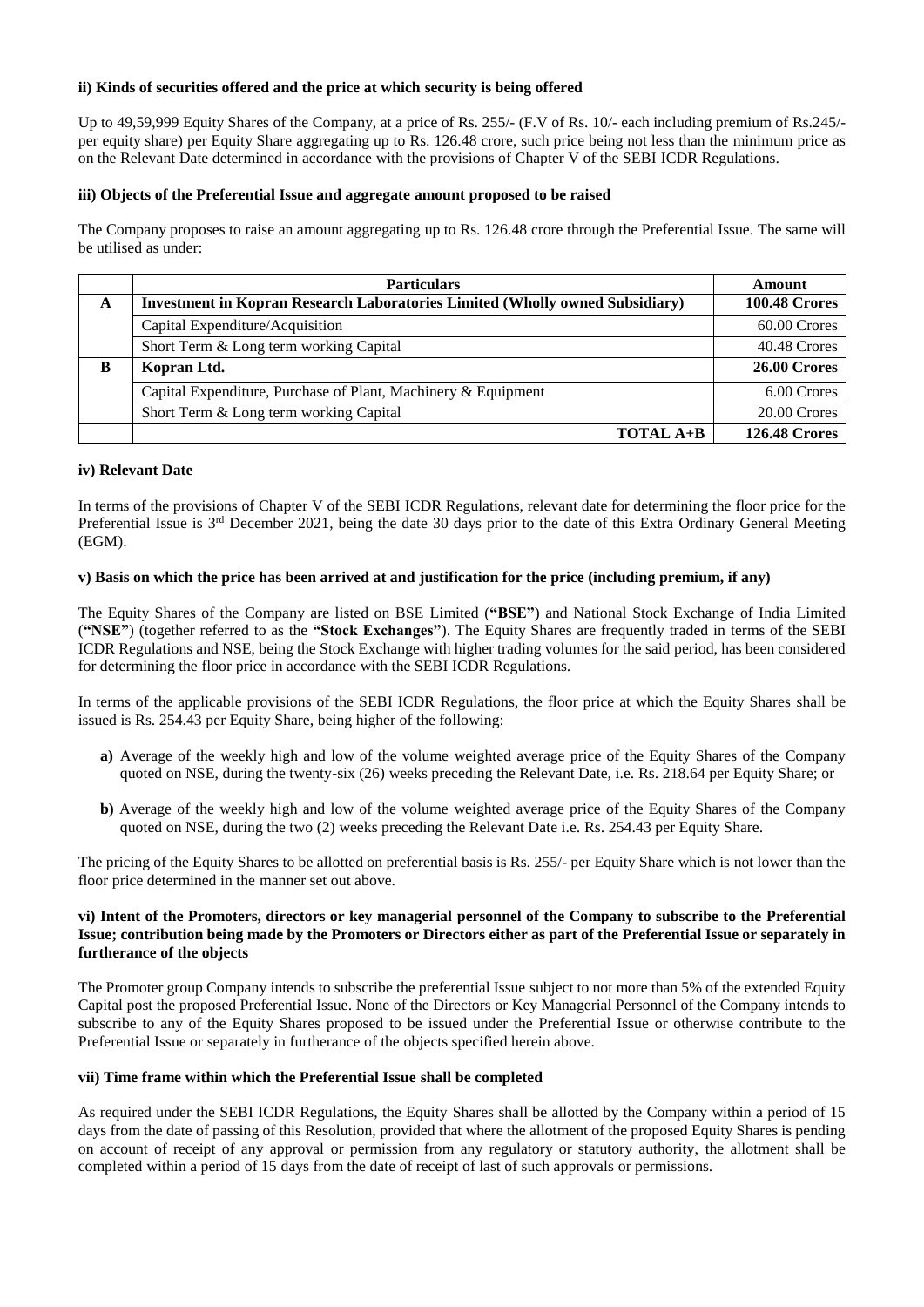## **viii) Principal terms of assets charged as securities**

Not applicable.

# **ix) Shareholding pattern of the Company before and after the Preferential Issue**

Please refer **Annexure - A** to this Notice for details.

**x) Identity of the natural persons who are the ultimate beneficial owners of the Equity Shares proposed to be allotted and/or who ultimately control the proposed allottees, the percentage of post Preferential Issue capital that may be held by them and change in control, if any, in the Company consequent to the Preferential Issue**

Details of shareholding of Corporate Proposed Allottee(s) in the Company, prior to and after the proposed Preferential Issue, are as under:

| <b>Name</b><br>of<br><b>Proposed</b><br><b>Allottee</b> | <b>Ultimate Beneficial owner</b> | <b>Pre-Preferential Issue</b>                 |                    | <b>Post-Allotment of Equity</b><br>Shares pursuant to the<br><b>Preferential Issue</b> |                    |
|---------------------------------------------------------|----------------------------------|-----------------------------------------------|--------------------|----------------------------------------------------------------------------------------|--------------------|
|                                                         |                                  | No. of<br><b>Equity</b><br><b>Shares held</b> | Percentage<br>held | <b>No. of Equity</b><br><b>Shares held</b>                                             | Percentage<br>held |
| Mahima Stocks Pvt Ltd                                   | Govind Chhaganlal Nathani        | -                                             |                    | 500000                                                                                 | 1.04               |
| Mc Jain InfoServices<br>Pvt Ltd.                        | Rajni Jain<br>Tarun Jain         | -                                             |                    | 200000                                                                                 | 0.41               |
| United Shippers Ltd                                     | Oricon Enterprises Ltd*          | $\overline{\phantom{0}}$                      | -                  | 2200000                                                                                | 4.56               |
| Oricon Enterprises Ltd.                                 | N.A (Listed Company)             | 6017183                                       | 13.91              | 6217183                                                                                | 12.90              |

\*Oricon Enterprises Limited, listed Company on NSE & BSE holds 64.29% shares in United Shippers Limited which is its subsidiary.

There shall be no change in control of the Company pursuant to the aforesaid Preferential Issue. However, the percentage of shareholding and voting rights exercised by the Proposed Allottee(s) of the Company, will change in accordance with the change in the shareholding pattern as set in the **Annexure - A**.

#### **xi) Lock-in Period**

The Equity Shares shall be locked-in for such period as specified under Regulations 167 and 168 of the SEBI ICDR Regulations.

The entire Pre-Preferential Issue shareholding of Proposed Allottee(s) shall be locked-in from the Relevant Date up to a period of six months from the date of the trading approval as specified under Regulation 167(6) of the SEBI ICDR Regulations.

#### **xii) Undertakings**

- a) Neither the Company, its Directors or Promoter have been declared as wilful defaulter as defined under the SEBI ICDR Regulations.
- b) None of its Directors is a fugitive economic offender as defined under the SEBI ICDR Regulations.
- c) The Company is eligible to make the Preferential Issue to its Promoter under Chapter V of the SEBI ICDR Regulations.
- d) As the Equity Shares have been listed for a period of more than twenty-six weeks as on the Relevant Date, the provisions of Regulation 164(3) of SEBI ICDR Regulations governing re-computation of the price of shares shall not be applicable.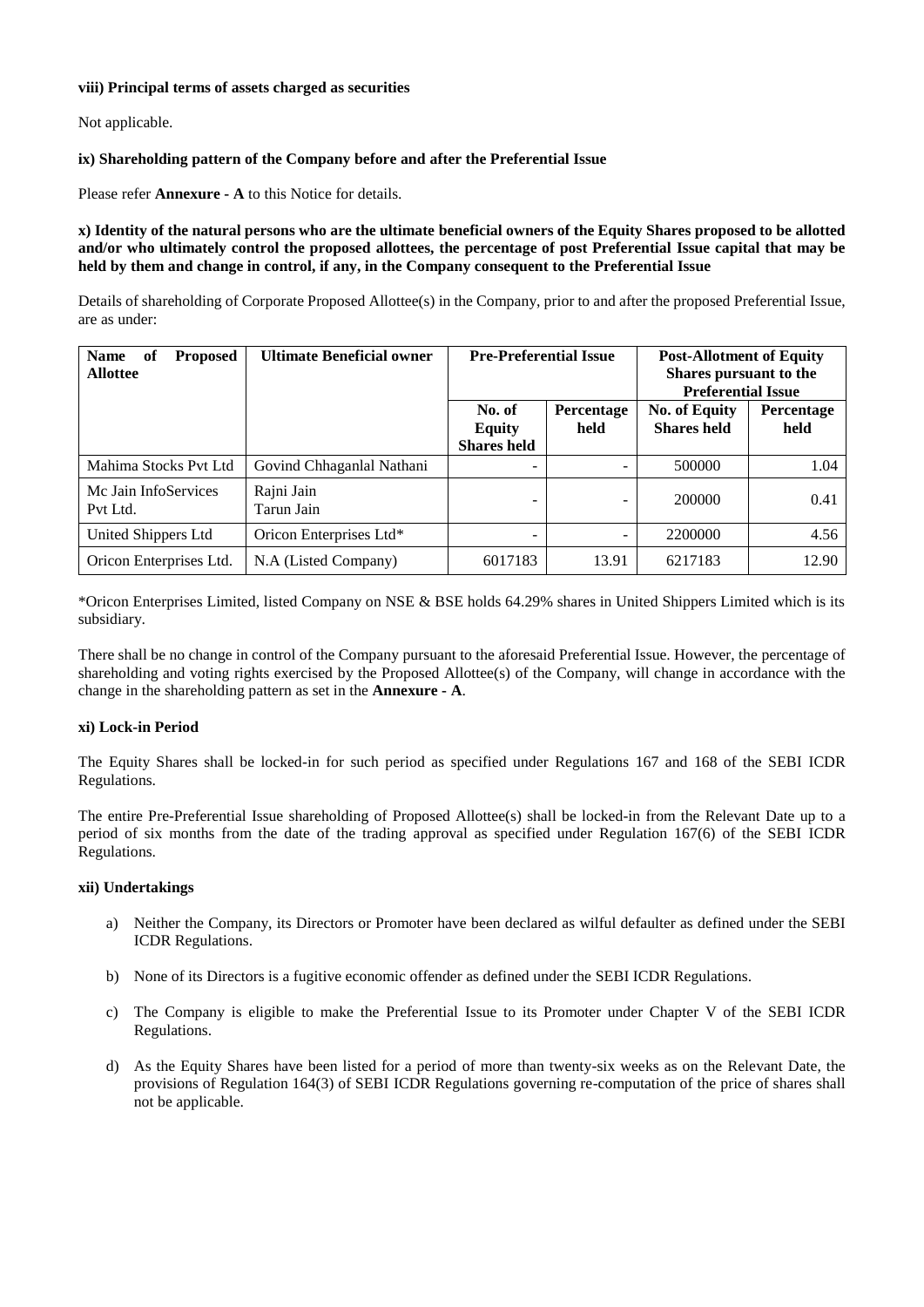## **xiii) Auditors' Certificate**

The certificate from Khandelwal Jain & Co, Chartered Accountants (FRN: 105049W), being the Statutory Auditors of the Company certifying that the Preferential Issue is being made in accordance with the requirements contained in the SEBI ICDR Regulations shall be made available for inspection by the Members at the Registered Office during working hours from 31st December, 2021 till the date of EGM.

#### **xiv) Other disclosures**

a) During the period from 1st April 2021 until the date of Notice of this EGM, the Company has not made any preferential issue of Equity Shares.

b) Report of the registered valuer is not required under the provisions of second proviso to Rule 13(1) of the Companies (Share Capital and Debentures) Rules, 2014 for the proposed Preferential Issue.

c) Neither of the Proposed Allottee(s) nor any member of the promoter group of the Company have sold or transferred any Equity Shares during the six months preceding the Relevant Date.

In accordance with the provisions of Sections 23, 42 and 62 of the Act read with applicable rules thereto and relevant provisions of the SEBI ICDR Regulations, approval of the Members for issue and allotment of the said Equity Shares to the Proposed Allottee(s) is being sought by way of a special resolution as set out in the said item of the Notice. Issue of the Equity Shares pursuant to the Preferential Issue would be within the Authorised Share Capital of the Company.

The Board of Directors believes that the proposed Preferential Issue is in the best interest of the Company and its Members and, therefore, recommends the Special Resolution at Item No.1 of the accompanying Notice for approval by the Members of the Company.

Mr. Susheel Somani, Mr. Surendra Somani, Mr. Adarsh Somani, Mr. Varun Somani, Directors of the Company may deemed to be interested in the proposed Resolution. None of the other Directors, Key Managerial Personnel (KMP) or their respective relatives are, in any way, concerned or interested, financially or otherwise, except as shareholders in general in the said resolution.

#### **By order of the Board of Directors For Kopran Limited**

**Sunil Sodhani** Company Secretary & Compliance Officer FCS No: 3897

**Place:** Mumbai Date: 9<sup>th</sup> December 2021 **Registered Office:** Parijat House, 1076, Dr. E. Moses Road, Worli, Mumbai 400018.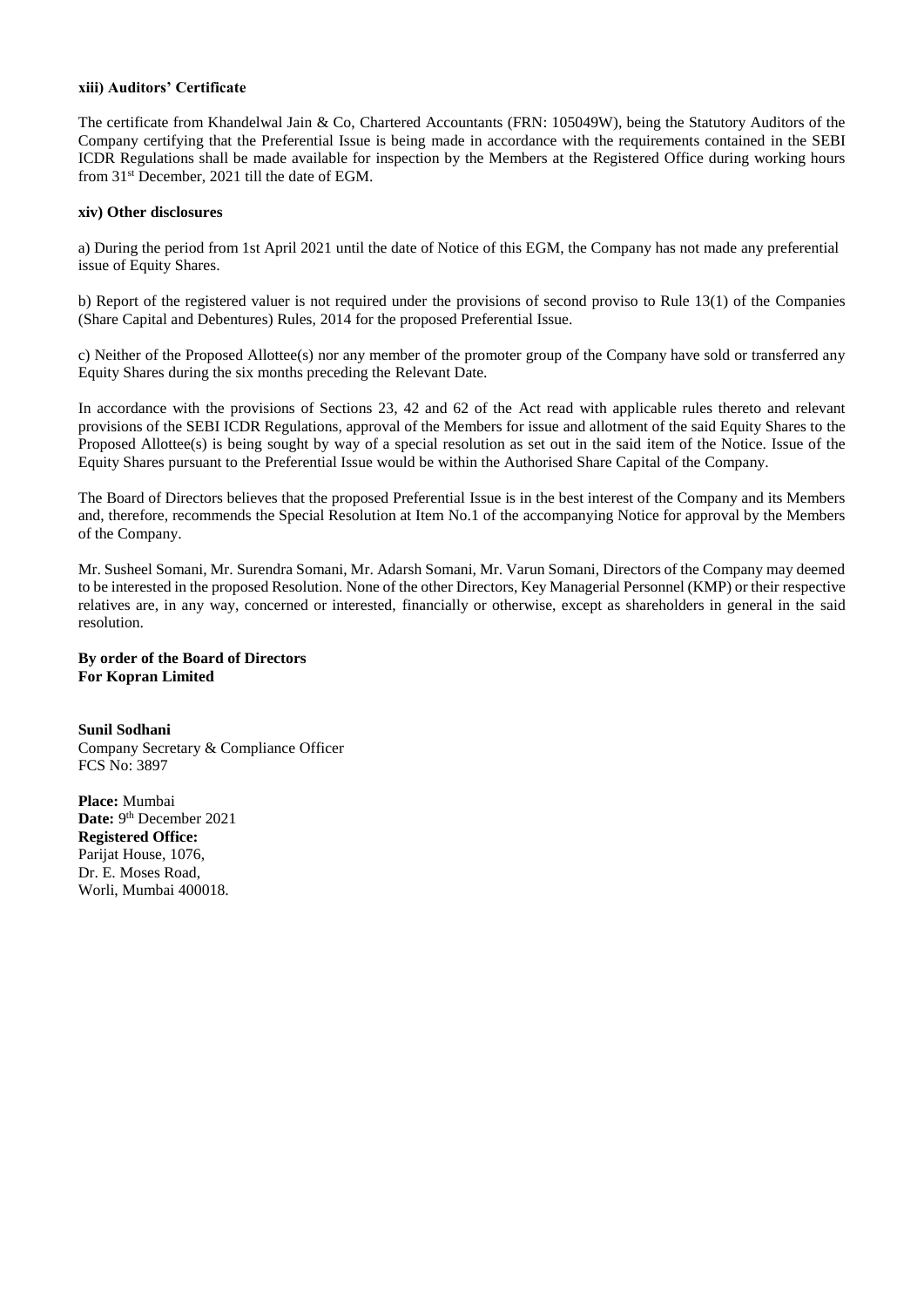| Sr.<br>No.     | <b>Pre Preferential Issue</b><br>Category<br>(as on 3.12.2021)                                        |               |                | <b>Post Preferential Issue</b><br>(fully diluted) |               |
|----------------|-------------------------------------------------------------------------------------------------------|---------------|----------------|---------------------------------------------------|---------------|
|                |                                                                                                       | No. of Shares | $\frac{0}{0}$  | <b>No. of Shares</b>                              | $\frac{0}{0}$ |
| I.             | <b>Promoters &amp; Promoter Group holding</b><br>(Indian)                                             |               |                |                                                   |               |
|                | <b>Indian</b>                                                                                         |               |                |                                                   |               |
| a)             | Individuals/Hindu undivided Family                                                                    | 5481410       | 12.67          | 5481410                                           | 11.37         |
| b)             | Any Other(Bodies Corporate)                                                                           | 13452793      | 31.10          | 15852793                                          | 32.88         |
|                | Total Shareholding of Promoters &<br><b>Promoter Group</b>                                            | 18934203      | 43.78          | 21334203                                          | 44.25         |
| II.            | <b>Public</b>                                                                                         |               |                |                                                   |               |
| $\mathbf{1}$   | <b>Institutions</b>                                                                                   |               |                |                                                   |               |
| a)             | <b>Mutual Funds</b>                                                                                   | 500           | $\overline{0}$ | 500                                               | 0.00          |
| b)             | Foreign Portfolio Investors                                                                           | 333807        | 0.77           | 333807                                            | 0.69          |
| $\mathbf{c})$  | <b>Financial Institution/Banks</b>                                                                    | 600           | $\overline{0}$ | 600                                               | 0.00          |
| $\rm d$        | <b>Insurance Companies</b>                                                                            | 97000         | 0.22           | 97000                                             | 0.20          |
| e)             | Any Other(FII'S)                                                                                      | 300           | $\Omega$       | 300                                               | 0.00          |
| $\overline{2}$ | <b>Non-institutions</b>                                                                               |               |                |                                                   | 0.00          |
| (a.2)          | INDIVIDUAL-<br>ii. Individual shareholders holding nominal<br>share capital in excess of Rs. 2 lakhs. | 4446647       | 10.28          | 6206646                                           | 12.87         |
| (b)            | <b>Any Other</b>                                                                                      |               |                |                                                   | 0.00          |
|                | <b>Bodies Corporate</b>                                                                               | 5211126       | 12.05          | 5911126                                           | 12.26         |
|                | Hindu Undivided Family                                                                                | 821375        | 1.90           | 821375                                            | 1.70          |
|                | Non Resident Indians (NRI)                                                                            | 201833        | 0.47           | 301833                                            | 0.63          |
|                | Non Resident Indians (Repat)                                                                          | 865813        | 2.00           | 865813                                            | 1.80          |
|                | <b>Trusts</b>                                                                                         | 1983          | $\Omega$       | 1983                                              | 0.00          |
|                | <b>Total Public Shareholding</b>                                                                      | 24316403      | 56.22          | 26876402                                          | 55.75         |
|                | <b>GRAND TOTAL</b>                                                                                    | 43250606      | 100            | 48210605                                          | 100.00        |

# **ANNEXURE-A**

## **Notes:**

- 1. The Notice of the EGM along with explanatory Statement is being sent by electronic mode to those members whose Email addresses are registered with the Depositories/Company.
- 2. M/s. P.P. Singh & Co, Practicing Company Secretary (Membership No. F11584, COP No. 15570) has been appointed as the Scrutinizer to scrutinize the e-voting process.
- 3. The results declared along with the Scrutinizer's Report shall be placed on the Company's websit[e www.kopran.com](http://www.kopran.com/) and on the website of NSDL within two days of the passing of the resolutions at the EGM of the Company on  $3<sup>rd</sup>$  January, 2022 and communicated to the BSE & NSE, where the shares of the Company are listed.
- 4. **Shareholders, who would like to express their views/have questions may send their questions in advance mentioning their name demat account number/folio number, email id, mobile number at (investors@kopran.com). The same will be replied by the company suitably.**
- 5. In view of the massive outbreak of the COVID-19 pandemic, social distancing is a norm to be followed and pursuant to the Circular No. 14/2020 dated April 08, 2020, Circular No.17/2020 dated April 13, 2020 issued by the Ministry of Corporate Affairs followed by Circular No. 20/2020 dated May 05, 2020 , Circular No. 02/2021 dated January 13, 2021and Circular No. 20/2021 dated December 08, 2021 and all other relevant circulars issued from time to time, physical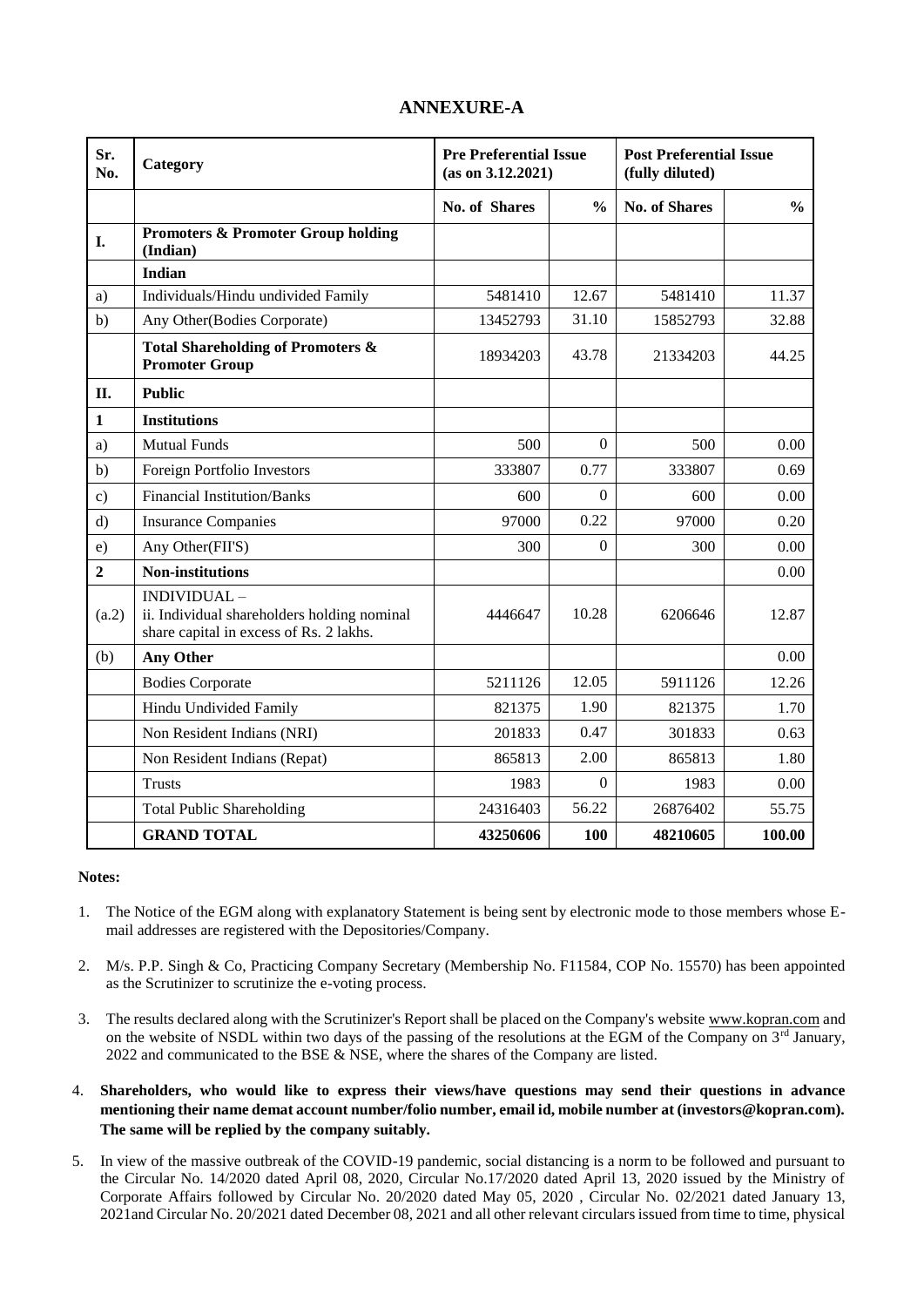attendance of the Members to the EGM venue is not required and general meeting be held through video conferencing (VC) or other audio visual means (OAVM). Hence, Members can attend and participate in the ensuing EGM through VC/OAVM.

- 6. Pursuant to the Circular No. 14/2020 dated April 08, 2020, issued by the Ministry of Corporate Affairs, the facility to appoint proxy to attend and cast vote for the members is not available for this EGM. However, the Body Corporates are entitled to appoint authorised representatives to attend the EGM through VC/OAVM and participate there at and cast their votes through e-voting.
- 7. The Members can join the EGM in the VC/OAVM mode 15 minutes before and after the scheduled time of the commencement of the Meeting by following the procedure mentioned in the Notice. The facility of participation at the EGM through VC/OAVM will be made available for 1000 members on first come first served basis. This will not include large Shareholders (Shareholders holding 2% or more shareholding), Promoters, Institutional Investors, Directors, Key Managerial Personnel, the Chairpersons of the Audit Committee, Nomination and Remuneration Committee and Stakeholders Relationship Committee, Auditors etc. who are allowed to attend the EGM without restriction on account of first come first served basis.
- 8. The attendance of the Members attending the EGM through VC/OAVM will be counted for the purpose of reckoning the quorum under Section 103 of the Companies Act, 2013.
- 9. Pursuant to the provisions of Section 108 of the Companies Act, 2013 read with Rule 20 of the Companies (Management and Administration) Rules, 2014 (as amended) and Regulation 44 of SEBI (Listing Obligations & Disclosure Requirements) Regulations 2015 (as amended), and the Circulars issued by the Ministry of Corporate Affairs dated April 08, 2020, April 13, 2020 and May 05, 2020 the Company is providing facility of remote e-Voting to its Members in respect of the business to be transacted at the EGM. For this purpose, the Company has entered into an agreement with National Securities Depository Limited (NSDL) for facilitating voting through electronic means, as the authorized agency. The facility of casting votes by a member using remote e-Voting system as well as venue voting on the date of the EGM will be provided by NSDL.
- 10. In line with the Ministry of Corporate Affairs (MCA) Circular No. 17/2020 dated April 13, 2020, the Notice calling the EGM has been uploaded on the website of the Company at www.kopran.com The Notice can also be accessed from the websites of the Stock Exchanges i.e. BSE Limited and National Stock Exchange of India Limited at www.bseindia.com and www.nseindia.com respectively and the EGM Notice is also available on the website of NSDL (agency for providing the Remote e-Voting facility) i.e. www.evoting.nsdl.com.
- 11. EGM has been convened through VC/OAVM in compliance with applicable provisions of the Companies Act, 2013 read with MCA Circular No. 14/2020 dated April 08, 2020 and MCA Circular No. 17/2020 dated April 13, 2020, MCA Circular No. 20/2020 dated May 05, 2020, MCA Circular No. 2/2021 dated January 13, 2021 and Circular No. 20/2021 dated December 08, 2021.

#### **THE INSTRUCTIONS FOR MEMBERS FOR REMOTE E-VOTING AND JOINING GENERAL MEETING ARE AS UNDER:-**

**The remote e-voting period begins on 31st December, 2021 at 9:00 A.M. and ends on 2nd January, 2022 at 5:00 P.M. The remote e-voting module shall be disabled by NSDL for voting thereafter. The Members, whose names appear in the Register of Members / Beneficial Owners as on the record date (cut-off date) i.e. 27th December, 2021, may cast their vote electronically. The voting right of shareholders shall be in proportion to their share in the paid-up equity share capital of the Company as on the cut-off date, being 27th December,2021.**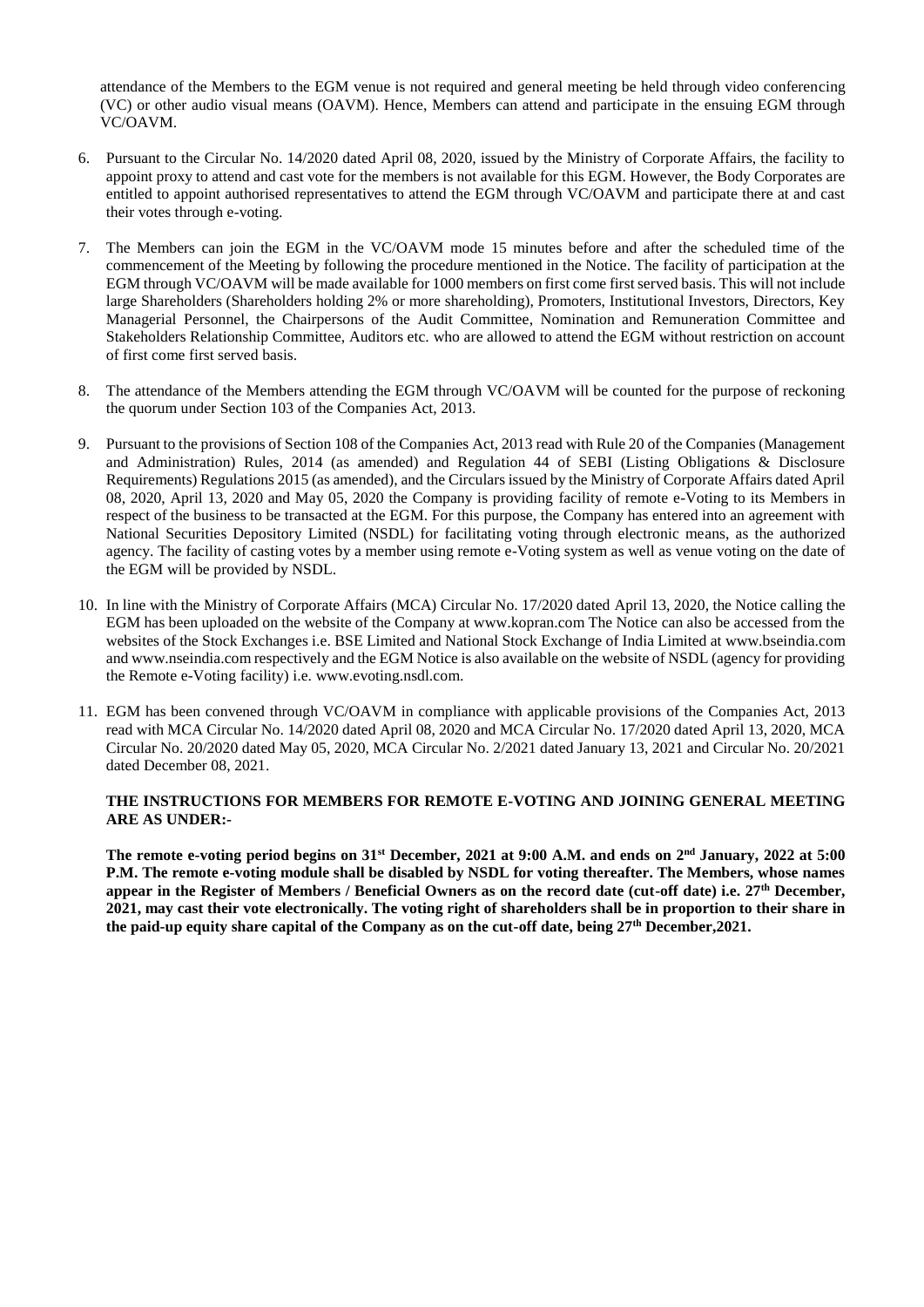# **How do I vote electronically using NSDL e-Voting system?**

*The way to vote electronically on NSDL e-Voting system consists of "Two Steps" which are mentioned below:*

## **Step 1: Access to NSDL e-Voting system**

## **A) Login method for e-Voting and joining virtual meeting for Individual shareholders holding securities in demat mode**

**B)** In terms of SEBI circular dated December 9, 2020 on e-Voting facility provided by Listed Companies, Individual shareholders holding securities in demat mode are allowed to vote through their demat account maintained with Depositories and Depository Participants. Shareholders are advised to update their mobile number and email Id in their demat accounts in order to access e-Voting facility.

Login method for Individual shareholders holding securities in demat mode is given below: **Type of shareholders Login Method**

| Type of shareholders                                                                     | Login memoa                                                                                                                                                                                                                                                                                                                                                                                                                                                                                                                                                                                                                                                                                                                                                                                                                                                                                                                |
|------------------------------------------------------------------------------------------|----------------------------------------------------------------------------------------------------------------------------------------------------------------------------------------------------------------------------------------------------------------------------------------------------------------------------------------------------------------------------------------------------------------------------------------------------------------------------------------------------------------------------------------------------------------------------------------------------------------------------------------------------------------------------------------------------------------------------------------------------------------------------------------------------------------------------------------------------------------------------------------------------------------------------|
| Individual Shareholders<br>holding<br>securities<br>in<br>demat<br>mode<br>with<br>NSDL. | 1. If you are already registered for NSDL IDeAS facility, please visit the e-Services<br>website of NSDL. Open web browser by typing the following URL:<br>https://eservices.nsdl.com/ either on a Personal Computer or on a mobile. Once the home<br>page of e-Services is launched, click on the "Beneficial Owner" icon under "Login"<br>which is available under "IDeAS" section. A new screen will open. You will have to<br>enter your User ID and Password. After successful authentication, you will be able to<br>see e-Voting services. Click on "Access to e-Voting" under e-Voting services and you<br>will be able to see e-Voting page. Click on options available against company name or<br>e-Voting service provider - NSDL and you will be re-directed to NSDL e-Voting<br>website for casting your vote during the remote e-Voting period or joining virtual<br>meeting $\&$ voting during the meeting. |
|                                                                                          | 2. If the user is not registered for IDeAS e-Services, option to register is available at<br>https://eservices.nsdl.com. Select "Register Online for IDeAS" Portal or click at<br>https://eservices.nsdl.com/SecureWeb/IdeasDirectReg.jsp                                                                                                                                                                                                                                                                                                                                                                                                                                                                                                                                                                                                                                                                                  |
|                                                                                          | 3. Visit the e-Voting website of NSDL. Open web browser by typing the following<br>URL: https://www.evoting.nsdl.com/ either on a Personal Computer or on a mobile.<br>Once the home page of e-Voting system is launched, click on the icon "Login" which is<br>available under 'Shareholder/Member' section. A new screen will open. You will have<br>to enter your User ID (i.e. your sixteen digit demat account number held with NSDL),<br>Password/OTP and a Verification Code as shown on the screen. After successful<br>authentication, you will be redirected to NSDL Depository site wherein you can see e-<br>Voting page. Click on options available against company name or e-Voting service<br>provider - NSDL and you will be redirected to e-Voting website of NSDL for casting<br>your vote during the remote e-Voting period or joining virtual meeting & voting during<br>the meeting.                  |
| Individual Shareholders<br>securities in<br>holding<br>demat mode with CDSL              | 1. Existing users who have opted for Easi / Easiest, they can login through their user id<br>and password. Option will be made available to reach e-Voting page without any further<br>The URL for users to login to Easi / Easiest are<br>authentication.<br>https://web.cdslindia.com/myeasi/home/login or www.cdslindia.com and click on New<br>System Myeasi.                                                                                                                                                                                                                                                                                                                                                                                                                                                                                                                                                          |
|                                                                                          | 2. After successful login of Easi/Easiest the user will be also able to see the E Voting<br>Menu. The Menu will have links of e-Voting service provider i.e. NSDL. Click on<br><b>NSDL</b> to cast your vote.                                                                                                                                                                                                                                                                                                                                                                                                                                                                                                                                                                                                                                                                                                              |
|                                                                                          | 3. If the user is not registered for Easi/Easiest, option to register is available at<br>https://web.cdslindia.com/myeasi/Registration/EasiRegistration                                                                                                                                                                                                                                                                                                                                                                                                                                                                                                                                                                                                                                                                                                                                                                    |
|                                                                                          | 4. Alternatively, the user can directly access e-Voting page by providing demat Account<br>Number and PAN No. from a link in www.cdslindia.com home page. The system will<br>authenticate the user by sending OTP on registered Mobile & Email as recorded in the<br>demat Account. After successful authentication, user will be provided links for the<br>respective ESP i.e. NSDL where the e-Voting is in progress.                                                                                                                                                                                                                                                                                                                                                                                                                                                                                                    |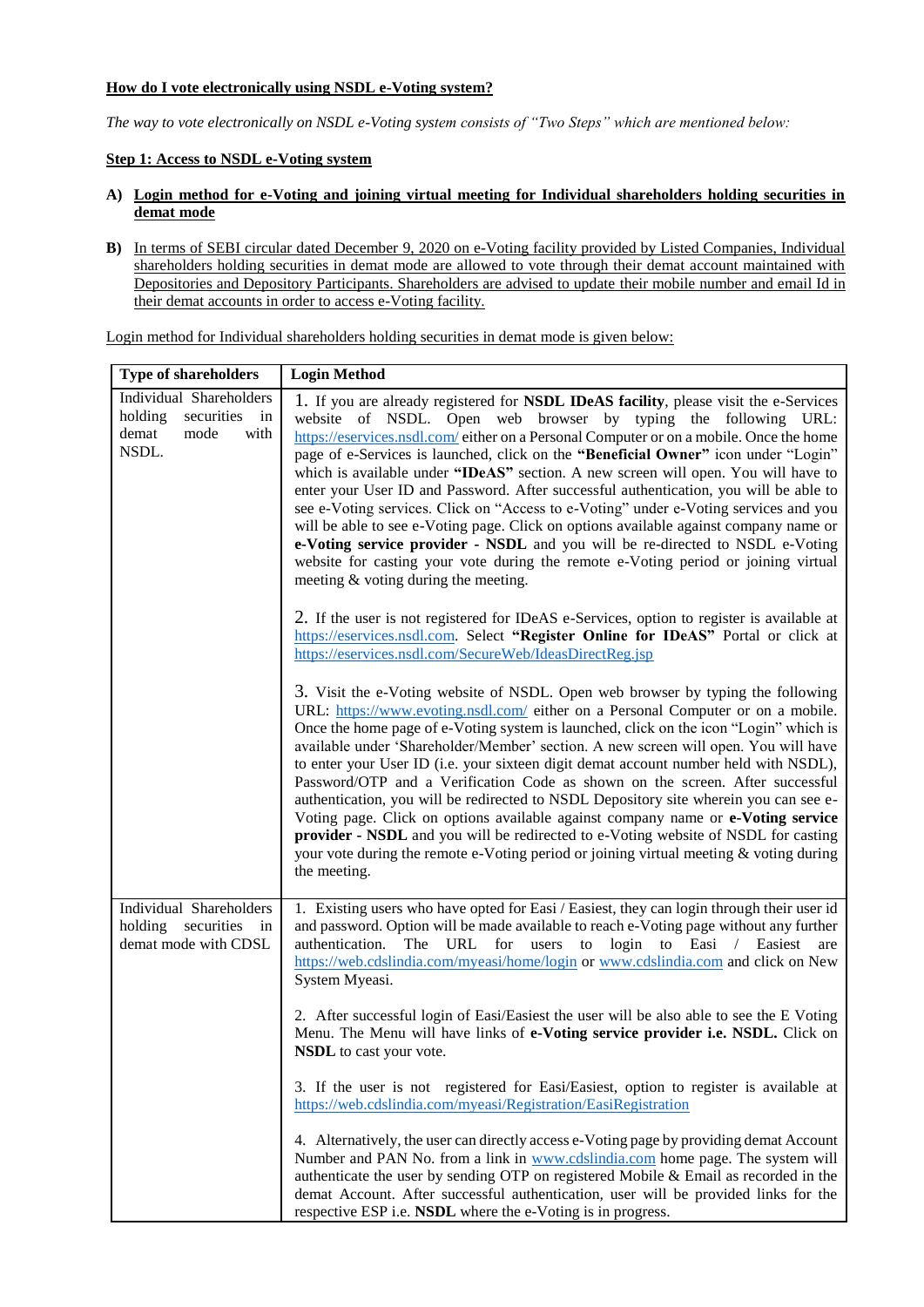| Individual Shareholders    | You can also login using the login credentials of your demat account through your                                                                                                                                                                                                           |
|----------------------------|---------------------------------------------------------------------------------------------------------------------------------------------------------------------------------------------------------------------------------------------------------------------------------------------|
| securities in<br>(holding) | Depository Participant registered with NSDL/CDSL for e-Voting facility. Once login,                                                                                                                                                                                                         |
| login<br>demat<br>mode)    | you will be able to see e-Voting option. Once you click on e-Voting option, you will be                                                                                                                                                                                                     |
| through their depository   | redirected to NSDL/CDSL Depository site after successful authentication, wherein you                                                                                                                                                                                                        |
| participants               | can see e-Voting feature. Click on options available against company name or e-Voting<br>service provider-NSDL and you will be redirected to e-Voting website of NSDL for<br>casting your vote during the remote e-Voting period or joining virtual meeting & voting<br>during the meeting. |

**Important note:** Members who are unable to retrieve User ID/ Password are advised to use Forget User ID and Forget Password option available at abovementioned website.

## **Helpdesk for Individual Shareholders holding securities in demat mode for any technical issues related to login through Depository i.e. NSDL and CDSL.**

| Login type                                                            | <b>Helpdesk details</b>                                                                                                                                                                              |  |  |
|-----------------------------------------------------------------------|------------------------------------------------------------------------------------------------------------------------------------------------------------------------------------------------------|--|--|
| Individual Shareholders holding securities in<br>demat mode with NSDL | Members facing any technical issue in login can contact NSDL<br>helpdesk by sending a request at evoting@nsdl.co.in or call at<br>toll free no.: 1800 1020 990 and 1800 22 44 30                     |  |  |
| Individual Shareholders holding securities in<br>demat mode with CDSL | Members facing any technical issue in login can contact CDSL<br>helpdesk<br>sending<br>hv<br>a a<br>request<br>at<br>helpdesk.evoting@cdslindia.com or contact at 022-23058738 or<br>022-23058542-43 |  |  |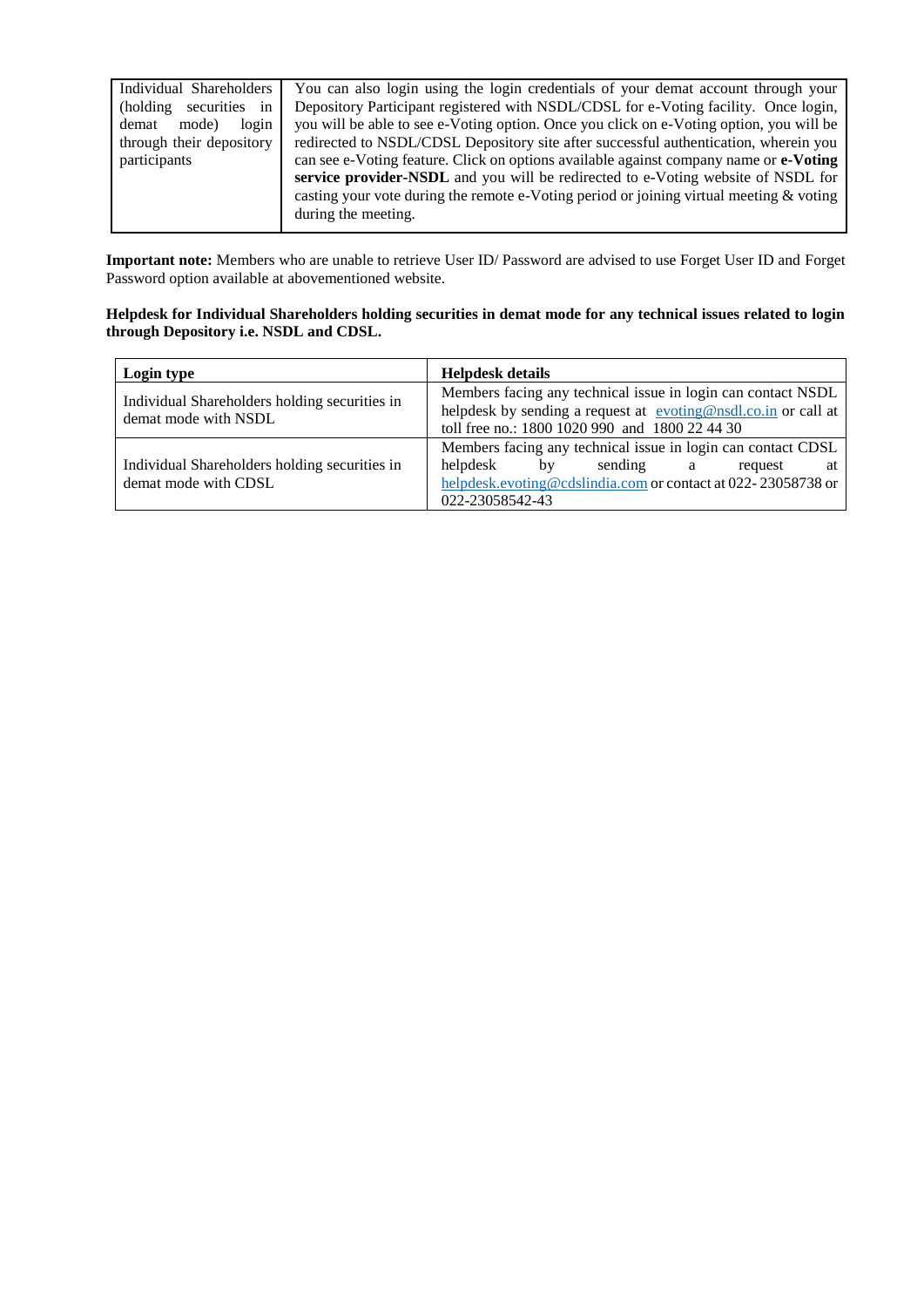## **B) Login Method for shareholders other than Individual shareholders holding securities in demat mode and shareholders holding securities in physical mode.**

## **How to Log-in to NSDL e-Voting website?**

- 1. Visit the e-Voting website of NSDL. Open web browser by typing the following URL: <https://www.evoting.nsdl.com/> either on a Personal Computer or on a mobile.
- 2. Once the home page of e-Voting system is launched, click on the icon "Login" which is available under 'Shareholder/Member' section.
- 3. A new screen will open. You will have to enter your User ID, your Password/OTP and a Verification Code as shown on the screen.

*Alternatively, if you are registered for NSDL eservices i.e. IDEAS, you can log-in at<https://eservices.nsdl.com/> with your existing IDEAS login. Once you log-in to NSDL eservices after using your log-in credentials, click on e-Voting and you can proceed to Step 2 i.e. Cast your vote electronically.*

4. Your User ID details are given below :

| Manner of holding shares i.e. Demat (NSDL<br>or CDSL) or Physical | Your User ID is:                                                                                                                                                    |
|-------------------------------------------------------------------|---------------------------------------------------------------------------------------------------------------------------------------------------------------------|
| a) For Members who hold shares in demat<br>account with NSDL.     | 8 Character DP ID followed by 8 Digit Client ID<br>For example if your DP ID is IN300*** and<br>Client ID is $12******$ then your user ID is<br>IN300***12*******.  |
| b) For Members who hold shares in demat<br>account with CDSL.     | 16 Digit Beneficiary ID<br>For example if your Beneficiary<br><i>is</i><br>12**************<br>then your user ID<br><sup>is</sup><br>17**************               |
| c) For Members holding shares in Physical<br>Form.                | EVEN Number followed by Folio Number<br>registered with the company<br>For example if folio number is $001***$ and<br>EVEN is 101456 then user ID is $101456001***$ |

- 5. Password details for shareholders other than Individual shareholders are given below:
	- a) If you are already registered for e-Voting, then you can user your existing password to login and cast your vote.
	- b) If you are using NSDL e-Voting system for the first time, you will need to retrieve the 'initial password' which was communicated to you. Once you retrieve your 'initial password', you need to enter the 'initial password' and the system will force you to change your password.
	- c) How to retrieve your 'initial password'?
		- (i) If your email ID is registered in your demat account or with the company, your 'initial password' is communicated to you on your email ID. Trace the email sent to you from NSDL from your mailbox. Open the email and open the attachment i.e. a .pdf file. Open the .pdf file. The password to open the .pdf file is your 8 digit client ID for NSDL account, last 8 digits of client ID for CDSL account or folio number for shares held in physical form. The .pdf file contains your 'User ID' and your 'initial password'.
		- (ii) If your email ID is not registered, please follow steps mentioned below in **process for those shareholders whose email ids are not registered**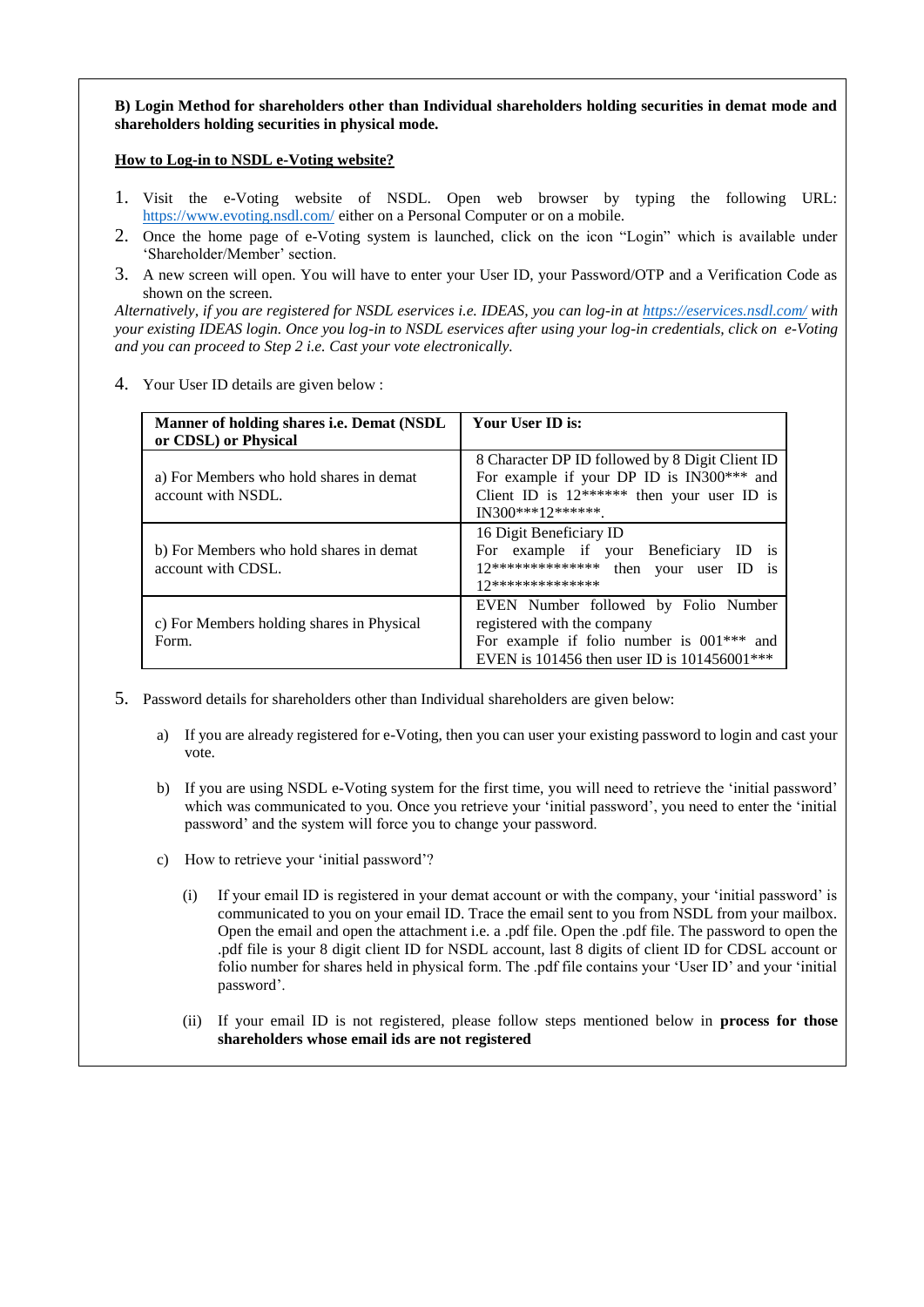- 6. If you are unable to retrieve or have not received the " Initial password" or have forgotten your password:
	- a) Click on "**[Forgot User Details/Password](https://www.evoting.nsdl.com/eVotingWeb/commonhtmls/NewUser.jsp)**?"(If you are holding shares in your demat account with NSDL or CDSL) option available on www.evoting.nsdl.com.
	- b) **[Physical User Reset Password](https://www.evoting.nsdl.com/eVotingWeb/commonhtmls/PhysicalUser.jsp)**?" (If you are holding shares in physical mode) option available on [www.evoting.nsdl.com.](http://www.evoting.nsdl.com/)
	- c) If you are still unable to get the password by aforesaid two options, you can send a request at [evoting@nsdl.co.in](mailto:evoting@nsdl.co.in) mentioning your demat account number/folio number, your PAN, your name and your registered address etc.
	- d) Members can also use the OTP (One Time Password) based login for casting the votes on the e-Voting system of NSDL.
- 7. After entering your password, tick on Agree to "Terms and Conditions" by selecting on the check box.
- 8. Now, you will have to click on "Login" button.
- 9. After you click on the "Login" button, Home page of e-Voting will open.

#### **Step 2: Cast your vote electronically and join General Meeting on NSDL e-Voting system. How to cast your vote electronically and join General Meeting on NSDL e-Voting system?**

- 1. After successful login at Step 1, you will be able to see all the companies "EVEN" in which you are holding shares and whose voting cycle and General Meeting is in active status.
- 2. Select "EVEN" of company for which you wish to cast your vote during the remote e-Voting period and casting your vote during the General Meeting. For joining virtual meeting, you need to click on "VC/OAVM" link placed under "Join General Meeting".
- 3. Now you are ready for e-Voting as the Voting page opens.
- 4. Cast your vote by selecting appropriate options i.e. assent or dissent, verify/modify the number of shares for which you wish to cast your vote and click on "Submit" and also "Confirm" when prompted.
- 5. Upon confirmation, the message "Vote cast successfully" will be displayed.
- 6. You can also take the printout of the votes cast by you by clicking on the print option on the confirmation page.
- **7.** Once you confirm your vote on the resolution, you will not be allowed to modify your vote.

# **General Guidelines for shareholders**

- 1. Institutional shareholders (i.e. other than individuals, HUF, NRI etc.) are required to send scanned copy (PDF/JPG Format) of the relevant Board Resolution/ Authority letter etc. with attested specimen signature of the duly authorized signatory(ies) who are authorized to vote, to the Scrutinizer by e-mail to pushpendra@mindspright.co.in with a copy marked to [evoting@nsdl.co.in.](mailto:evoting@nsdl.co.in)
- 2. It is strongly recommended not to share your password with any other person and take utmost care to keep your password confidential. Login to the e-voting website will be disabled upon five unsuccessful attempts to key in the correct password. In such an event, you will need to go through the ["Forgot User Details/Password?"](https://www.evoting.nsdl.com/eVotingWeb/commonhtmls/NewUser.jsp) or ["Physical](https://www.evoting.nsdl.com/eVotingWeb/commonhtmls/PhysicalUser.jsp)  [User Reset Password?"](https://www.evoting.nsdl.com/eVotingWeb/commonhtmls/PhysicalUser.jsp) option available on www.evoting.nsdl.com to reset the password.
- 3. In case of any queries, you may refer the Frequently Asked Questions (FAQs) for Shareholders and e-voting user manual for Shareholders available at the download section of [www.evoting.nsdl.com](http://www.evoting.nsdl.com/) or call on toll free no.: 1800 1020 990 and 1800 22 44 30 or send a request to NSDL Official at [evoting@nsdl.co.in](mailto:evoting@nsdl.co.in)

#### **Process for those shareholders whose email ids are not registered with the depositories for procuring user id and password and registration of e mail ids for e-voting for the resolutions set out in this notice**:

- 1. In case shares are held in physical mode please provide Folio No., Name of shareholder, scanned copy of the share certificate (front and back), PAN (self attested scanned copy of PAN card), AADHAR (self attested scanned copy of Aadhar Card) by email to investors@kopran.com
- 2. In case shares are held in demat mode, please provide DPID-CLID (16 digit DPID + CLID or 16 digit beneficiary ID), Name, client master or copy of Consolidated Account statement, PAN (self attested scanned copy of PAN card), AADHAR (self attested scanned copy of Aadhar Card) to investors@kopran.com. If you are an Individual shareholders holding securities in demat mode, you are requested to refer to the login method explained at **step 1 (A**) i.e. **Login method for e-Voting and joining virtual meeting for Individual shareholders holding securities in demat mode**.
- 3. Alternatively shareholder/members may send a request to [evoting@nsdl.co.in](mailto:evoting@nsdl.co.in) for procuring user id and password for e-voting by providing above mentioned documents.
- 4. In terms of SEBI circular dated December 9, 2020 on e-Voting facility provided by Listed Companies, Individual shareholders holding securities in demat mode are allowed to vote through their demat account maintained with Depositories and Depository Participants. Shareholders are required to update their mobile number and email ID correctly in their demat account in order to access e-Voting facility.